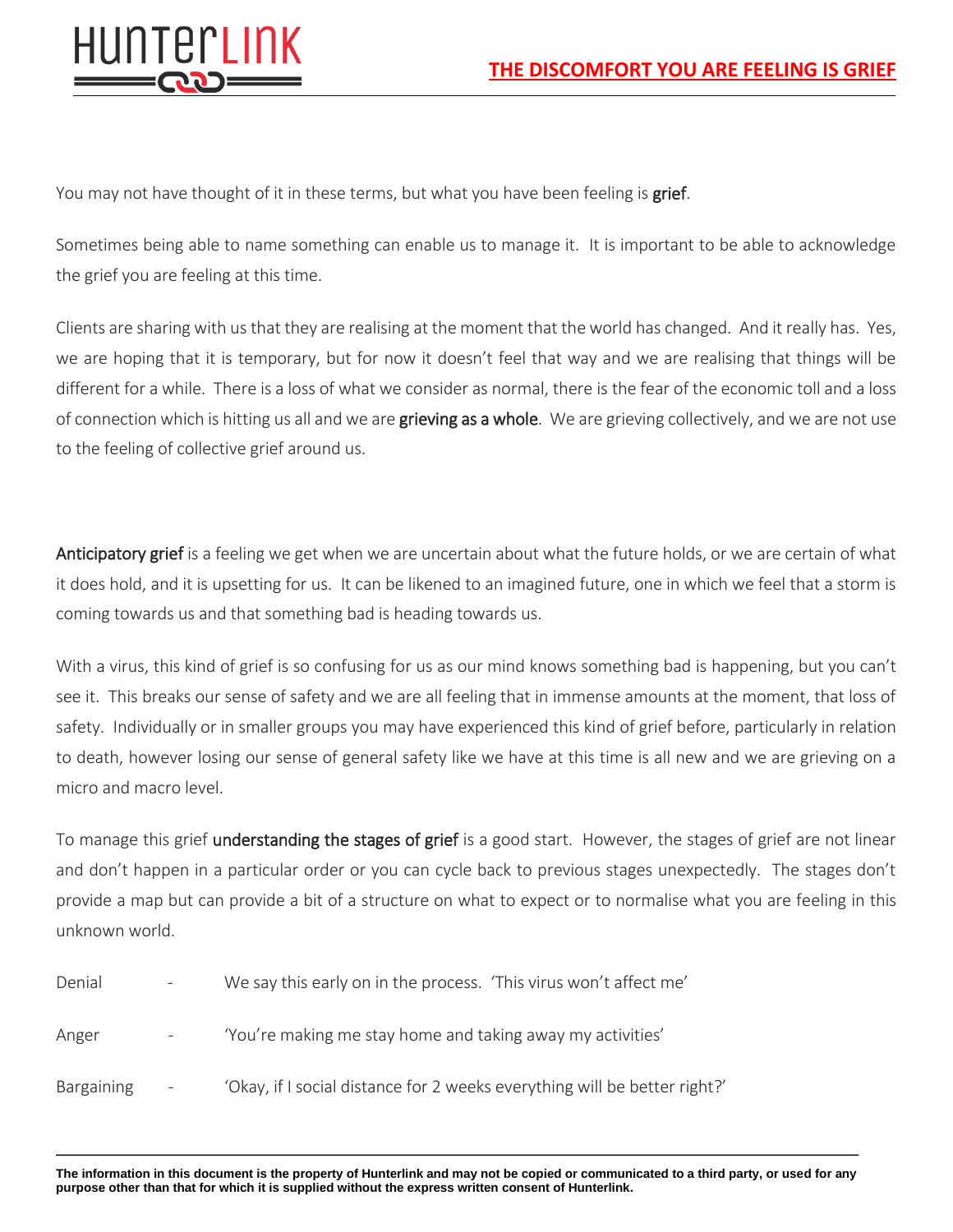

Sadness - 'I don't know when this will end'

*and finally…*

Acceptance - 'This is happening, I have to figure out how to proceed'.

Acceptance, as you might imagine, is where the power lies. We find control in acceptance. *I can wash my hands. I can keep a safe distance. I can learn how to work virtually.*

Unhealthy anticipatory grief is really anxiety and that is the discomfort and the feeling that you are talking about and experiencing. Our mind begins to show us images and we see worst case scenarios. This is our mind looking out for us and being protective. Our goal is not to ignore these images or try to make them go away as these thoughts will naturally come in for us and our mind won't let us do this and can become painful to try and force it.

Our goal is to find balance in the things that you are thinking and if you feel the worst image taking shape, make yourself think of the best image. Do not catastrophise. We all sometimes get sick and the world continues. Not everyone I love dies. Maybe nobody does because we are all taking the right steps. Neither scenario should be dismissed or ignored but neither should dominate either.

When we are experiencing anticipatory grief, we are moving our mind to the future and imagining the worst. In order to calm this, we want to bring our mind into the present and become mindful. Focus on what is happening around us.

You can name five things in the room that are in front of you be it a picture, a chair, a table, a rug, a coffee mug. It is as simple as being present and breathing and realising that right now nothing you have anticipated has happened. In this moment you are okay. Use your senses and think about what they feel. The chair is hard, the rug is soft, I can feel breath coming into my nose. This really works to lessen the pain that you are feeling.

You can also think about how to let go of what you can't control. You don't have any control over what you neighbours are doing but you can control how far you stay away from them. You can control if you wash your hands or not or use sanitizer. You can control if you are self-isolating and staying inside as much as possible. Focus on that.

**The information in this document is the property of Hunterlink and may not be copied or communicated to a third party, or used for any purpose other than that for which it is supplied without the express written consent of Hunterlink.**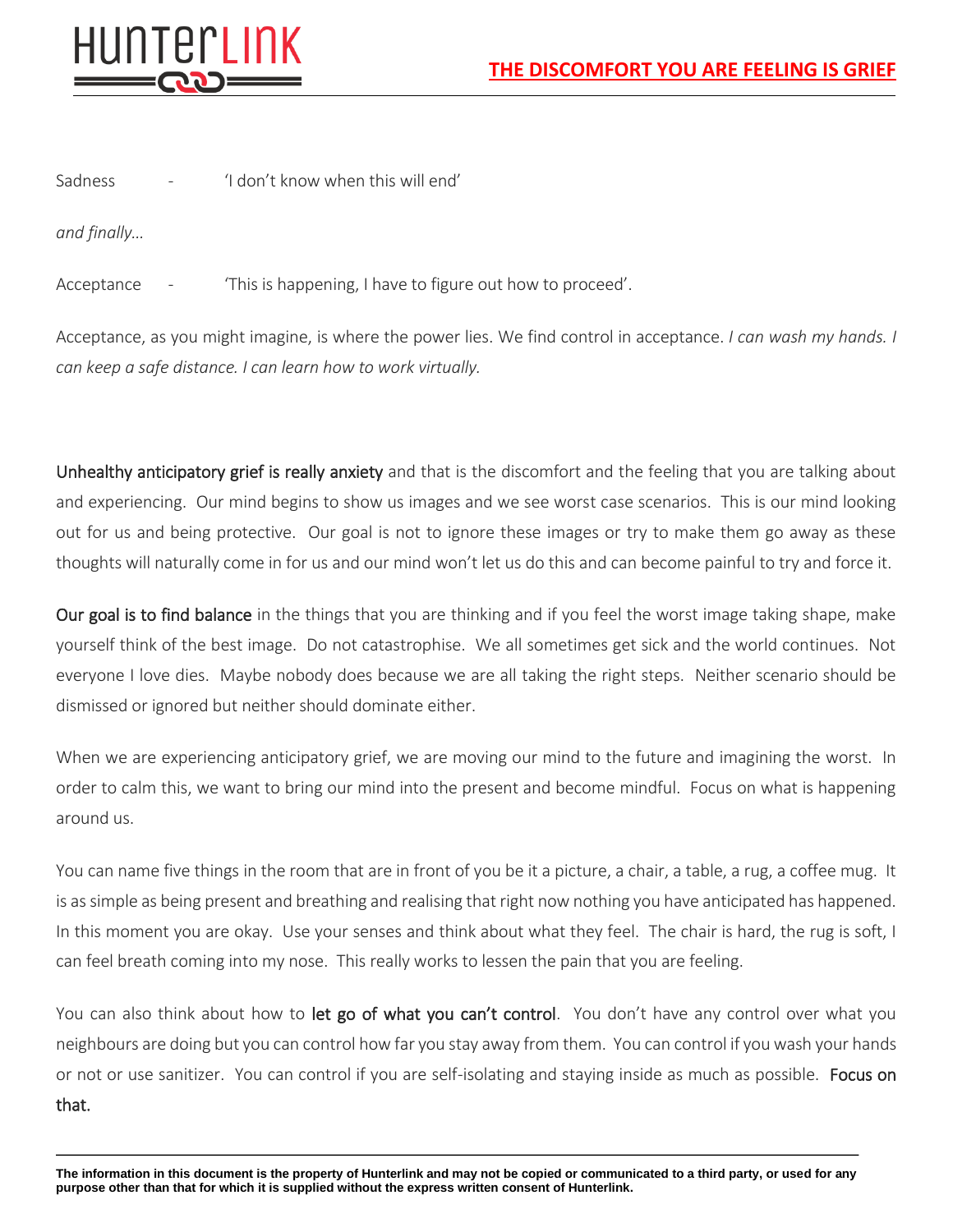

Now is when we need to be showing empathy and compassion to everyone. People will be experiencing different levels of fear and grief and it comes out in different ways for different people. If someone unexpectedly snaps at you instead of getting upset think something like 'that isn't how this person normally reacts, that must be how they are dealing with this'. We are seeing their fear and anxiety and now is a time to be patient and remember how that person usually is and not how they are reacting in this moment.

The open-endedness and unknown of the pandemic is particularly difficult and troubling. Saying out loud that this is a temporary state helps. Things won't always be this way. We are all taking precautions at this time and we have survived pandemics before. History tells us that we will survive, and this is a time to overprotect but not overreact.

We can find meaning. We all want to find meaning especially when we are experiencing those dark times. We want to find light in those times. We can keep up our connections with technology. We aren't as remote as we think, and we can still have phone conversations for a long time. People are appreciating the walks if they get to take one. We as a human race will continue to find meaning now and when this is over.

It's okay to reach out for help. It's okay to still feel overwhelmed despite knowing all of this. Just keep going. It is powerful to name what you are feeling as grief and it helps us feel what is inside. Verbalise what you are feeling. It's okay to tell coworkers that you are having a hard time. It's okay to tell your loved one that you cried last night. When you put a name to things it allows you to move through it. Emotions need motion and it is important that we acknowledge what we are going through and verbalise it to others.

Don't tell yourself that you shouldn't feel sad. You can feel sad and you should feel sad. Its okay. The trick is to feel your sadness and fear and anger when it arises whether or not someone else is feeling that way. Its your feelings. Fighting it doesn't help because your body is producing the feeling and if we allow it to happen it can do so in an orderly way and it can empower us. Then we are not victims.